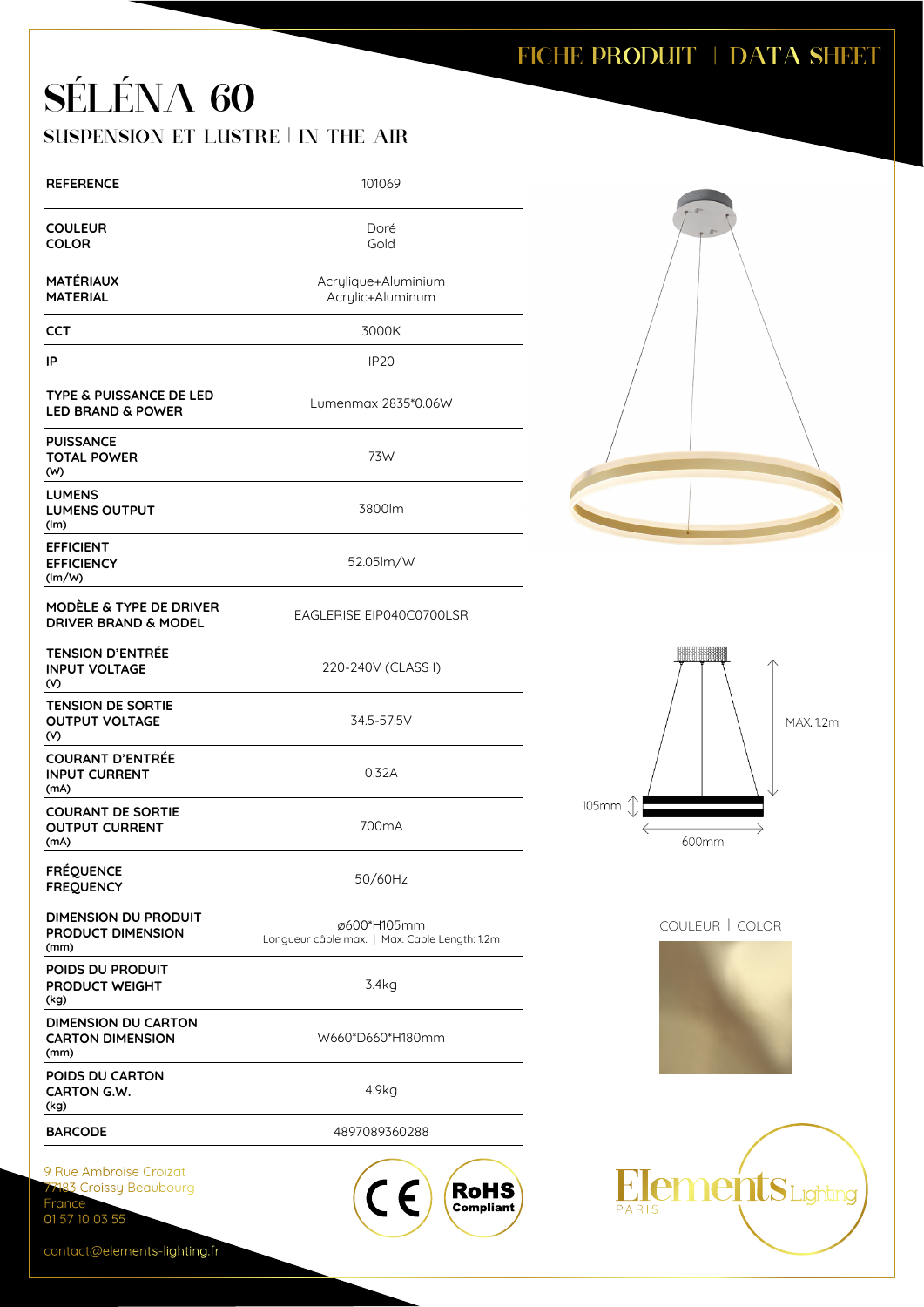## SÉLÉNA 80 SUSPENSION ET LUSTRE | IN THE AIR

| <b>REFERENCE</b>                                                   | 101070                                                       |
|--------------------------------------------------------------------|--------------------------------------------------------------|
| <b>COULEUR</b><br><b>COLOR</b>                                     | Doré<br>Gold                                                 |
| <b>MATÉRIAUX</b><br><b>MATERIAL</b>                                | Acrylique+Aluminium<br>Acrylic+Aluminum                      |
| CCT                                                                | 3000K                                                        |
| IP                                                                 | <b>IP20</b>                                                  |
| <b>TYPE &amp; PUISSANCE DE LED</b><br><b>LED BRAND &amp; POWER</b> | Lumenmax 2835*0.06W                                          |
| <b>PUISSANCE</b><br><b>TOTAL POWER</b><br>(W)                      | 105W                                                         |
| <b>LUMENS</b><br><b>LUMENS OUTPUT</b><br>(lm)                      | 6000lm                                                       |
| <b>EFFICIENT</b><br><b>EFFICIENCY</b><br>(lm/W)                    | 57.14lm/W                                                    |
| MODÈLE & TYPE DE DRIVER<br><b>DRIVER BRAND &amp; MODEL</b>         | EAGLERISE EIP050C0700L1                                      |
| <b>TENSION D'ENTRÉE</b><br><b>INPUT VOLTAGE</b><br>(V)             | 220-240V (CLASS I)                                           |
| <b>TENSION DE SORTIE</b><br><b>OUTPUT VOLTAGE</b><br>(V)           | 42.5-71.5V                                                   |
| <b>COURANT D'ENTREE</b><br><b>INPUT CURRENT</b><br>(mA)            | 0.39A                                                        |
| <b>COURANT DE SORTIE</b><br><b>OUTPUT CURRENT</b><br>(mA)          | 700 <sub>m</sub> A                                           |
| <b>FRÉQUENCE</b><br><b>FREQUENCY</b>                               | 50/60Hz                                                      |
| DIMENSION DU PRODUIT<br><b>PRODUCT DIMENSION</b><br>(mm)           | ø800*H105mm<br>Longueur câble max.   Max. Cable Length: 1.2m |
| POIDS DU PRODUIT<br><b>PRODUCT WEIGHT</b><br>(kg)                  | 4.3kg                                                        |
| <b>DIMENSION DU CARTON</b><br><b>CARTON DIMENSION</b><br>(mm)      | W860*D860*H180mm                                             |
| POIDS DU CARTON<br><b>CARTON G.W.</b><br>(kg)                      | 7kg                                                          |
| <b>BARCODE</b>                                                     | 4897089360295                                                |
| 9 Rue Ambroise Croizat<br>77183 Croissy Beaubourg<br>France        | $C \in$<br><b>RoHS</b><br>Compliant                          |
| 01 57 10 03 55                                                     |                                                              |











contact@elements-lighting.fr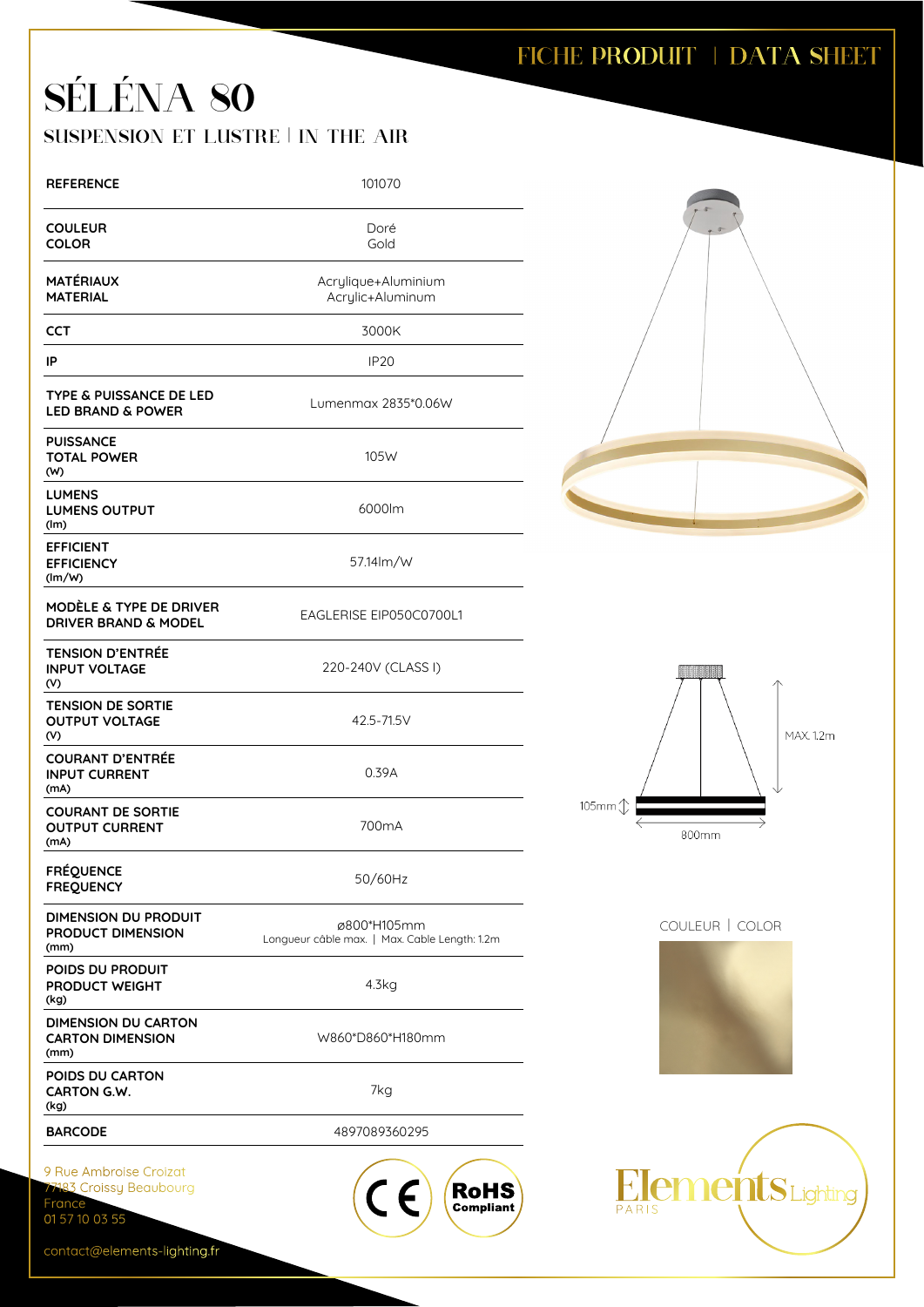# SÉLÉNA DOUBLE SUSPENSION ET LUSTRE | IN THE AIR

| <b>REFERENCE</b>                                                      | 101073                                                            |
|-----------------------------------------------------------------------|-------------------------------------------------------------------|
| <b>COULEUR</b><br><b>COLOR</b>                                        | Doré<br>Gold                                                      |
| MATÉRIAUX<br><b>MATERIAL</b>                                          | Acrylique+Aluminium<br>Acrylic+Aluminum                           |
| CCT                                                                   | 3000K                                                             |
| IP                                                                    | <b>IP20</b>                                                       |
| <b>TYPE &amp; PUISSANCE DE LED</b><br><b>LED BRAND &amp; POWER</b>    | Lumenmax 2835*0.06W                                               |
| <b>PUISSANCE</b><br><b>TOTAL POWER</b><br>(W)                         | 178W                                                              |
| <b>LUMENS</b><br><b>LUMENS OUTPUT</b><br>(lm)                         | 8800lm                                                            |
| <b>EFFICIENT</b><br><b>EFFICIENCY</b><br>(lm/W)                       | 49.44lm/W                                                         |
| <b>MODÈLE &amp; TYPE DE DRIVER</b><br><b>DRIVER BRAND &amp; MODEL</b> | EAGLERISE EIP050C0700L1                                           |
| <b>TENSION D'ENTRÉE</b><br><b>INPUT VOLTAGE</b><br>(V)                | 220-240V (CLASS I)                                                |
| <b>TENSION DE SORTIE</b><br><b>OUTPUT VOLTAGE</b><br>(V)              | 42.5-71.5V                                                        |
| <b>COURANT D'ENTREE</b><br><b>INPUT CURRENT</b><br>(mA)               | 0.39A                                                             |
| <b>COURANT DE SORTIE</b><br><b>OUTPUT CURRENT</b><br>(mA)             | 700 <sub>m</sub> A                                                |
| <b>FRÉQUENCE</b><br><b>FREQUENCY</b>                                  | 50/60Hz                                                           |
| DIMENSION DU PRODUIT<br><b>PRODUCT DIMENSION</b><br>(mm)              | ø800*H105+H105mm<br>Longueur câble max.   Max. Cable Length: 1.2m |
| POIDS DU PRODUIT<br><b>PRODUCT WEIGHT</b><br>(kg)                     | 8kg                                                               |
| <b>DIMENSION DU CARTON</b><br><b>CARTON DIMENSION</b><br>(mm)         | W860*D860*H180mm                                                  |
| POIDS DU CARTON<br><b>CARTON G.W.</b><br>(kg)                         | 9.9kg                                                             |
| <b>BARCODE</b>                                                        | 4897089360301                                                     |
| 9 Rue Ambroise Croizat<br>77183 Croissy Beaubourg<br>France           | $(C \in)$ RoHS                                                    |





COULEUR | COLOR





contact@elements-lighting.fr

01 57 10 03 55